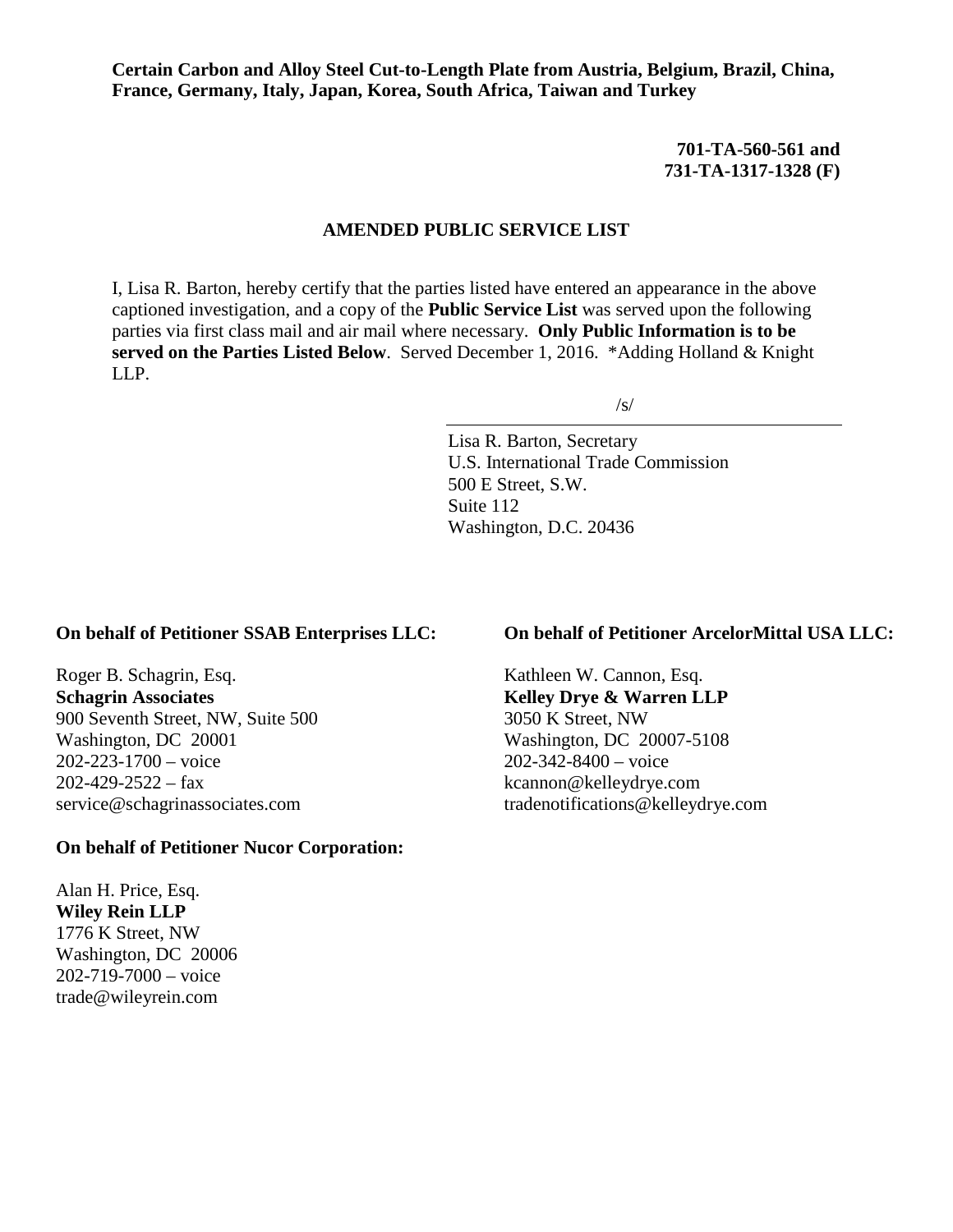**Certain Carbon and Alloy Steel Cut-to-Length Plate from Austria, Belgium, Brazil, China, France, Germany, Italy, Japan, Korea, South Africa, Taiwan and Turkey 701-TA-560-561 and 731-TA-1317-1328(F)**

**On behalf of Aktiengesellschaft der Dillinger Huttenwere and DILLINGER France S.A., Salzgitter AG, thyssenkrupp Steel Europe AG, Berg Steel Pipe Corp., Dillinger America Inc., Salzgitter Mannesmann International USA Inc., Salzgitter Mannesmann International GmbH, Universal Steel America Inc., thyssenkrupp Steel North America, Inc. and Friedr. Lohmann GmbH:**

J. Kevin Horgan, Esq. **DeKieffer & Horgan, PLLC** 1455 Pennsylvania Avenue, NW Washington, DC 20004 202-783-6900 – voice  $202 - 783 - 6909 - fax$ kevin.horgan@dhlaw.com

## CO-COUNSEL

**On behalf of Salzgitter Mannesmann International (USA) Inc.:**

David E. Bond, Esq. **White & Case LLP**

**On behalf of Eregli Demir ve Celik Fabrikalari T.S.A.:**

David L. Simon, Esq. **Law Offices of David L. Simon** 1025 Connecticut Avenue, N.W. Suite 1000 Washington, DC 20036 202-481-9000 – voice 202-481-9010 – fax dlsimon@dlsimon.com

**On behalf of China Steel Corporation and Shang Chen Steel Co. Ltd.:**

Jeffrey M. Winton, Esq. **Law Office of Jeffrey M. Winton PLLC** 1900 L Street, N.W., Suite 504 Washington, DC 20036 202-774-5500 – voice 202-478-1996 – fax jwinton@jmwinton.com

# **On behalf of Tokyo Steel Manufacturing Co., Ltd., Nippon Steel & Sumitomo Metal Corporation, Kobe steel Ltd. and JFE Steel Corporation:**

Daniel L. Porter, Esq. **Curtis, Mallet-Prevost, Colt & Mosle LLP** 1717 Pennsylvania Avenue, N.W. Washington, DC 20006 202-452-7373 – voice  $202 - 452 - 7333 - fax$ dporter@curtis.com

# **On behalf of the Government of the Republic of Turkey:**

Özgür Volkan AĞAR **Ministry of Economy Directorate General for Exports** İnőnű Bulvari 06510 Emek-ANKARA-TURKEY 903122228858 –voice 903122128881 – fax ihrevrak@ekonomi.gov.tr agrav@ekonomi.gov.tr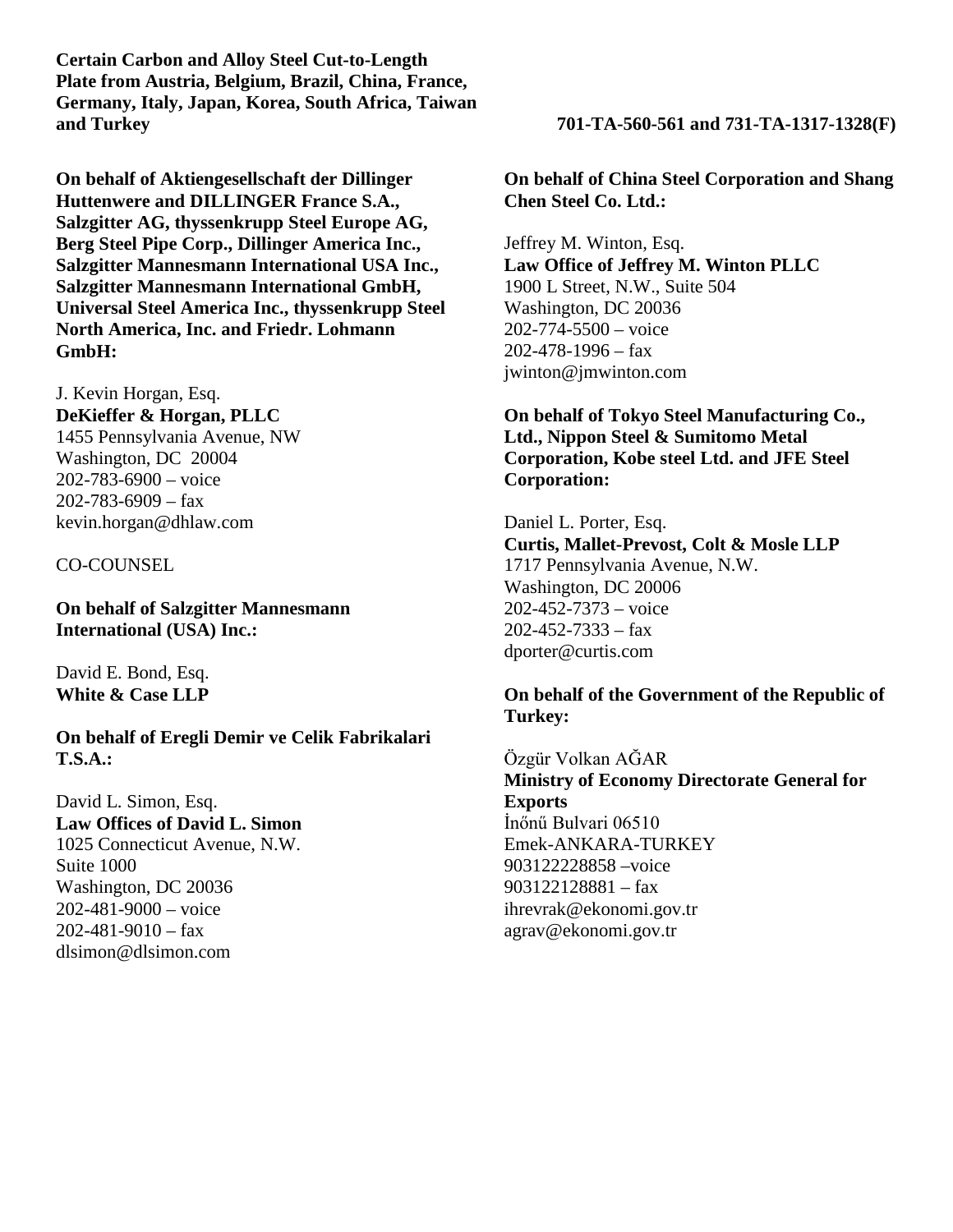**Certain Carbon and Alloy Steel Cut-to-Length Plate from Austria, Belgium, Brazil, China, France, Germany, Italy, Japan, Korea, South Africa, Taiwan and Turkey 701-TA-560-561 and 731-TA-1317-1328(F)**

**On behalf of Evraz In.c NA, JSW Steel (USA) Inc. and JSW Steel (USA) Inc.:**

James R. Cannon, Jr., Esq. **Cassidy Levy Kent (USA) LLP** 2000 Pennsylvania Avenue, NW, Suite 3000 Washington, DC 20006 202-567-2318 – voice  $202 - 567 - 2301 - fax$ jcannon@cassidylevy.com

**On behalf of Officine Tecnosider S.r.l., Officine Tecnosider s.r.l., Hitachi Metals, Ltd. and Hitachi Metals America, LLC:**

Daniel J. Cannistra, Esq. **Crowell & Moring LLP** 1001 Pennsylvania Avenue, NW Washington, DC 20004-2595  $202 - 624 - 2500 - \text{voice}$  $202 - 628 - 5116 - \text{tax}$ dcannistra@crowell.com intltrade@crowell.com

## **On behalf of POSCO**:

Donald B. Cameron, Esq. **Morris Manning & Martin, LLP** 1401 Eye Street, NW Suite 600 Washington, DC 20005 202-408-5153 – voice tradeservice@mmmlaw.com

**On behalf of Marubeni-Itochu Steel America, Inc. and PCS Company:**

Richard P. Ferrin, Esq. **Drinker Biddle & Reath LLP** 1500 K Street, NW Washington, DC 20005 202-230-5803 –voice  $202 - 842 - 8465 - fax$ Richard.ferrin@dbr.com

**On behalf of voestalpine Grobblech GmbH, voestalpine Steel & Service Center GmbH, Bohler Edelstahl GmbH & Co. KG, Bohler Bleche GmbH & Co. KG, voestalpine USA Corp. and Bohler Uddeholm:**

David E. Bond, Esq. **White & Case LLP** 701 Thirteenth Street, NW Washington, DC 20005-3807 202-729-2307 – voice  $202 - 639 - 9355 - fax$ dbond@whitecase.com apotrade@whitecase.com

## **On behalf of the Europen Commision:**

Sibylle Zitko **Delegation of the European Union to the United States of America** 2175 K Street, NW Washington, DC 20037 202-862-9585 – voice Sibylle.zitko@eeas.europa.eu

## **On behalf of the Brazilian Embassy:**

Aluisio Gomien de Uma Campos **Embassy of Brazil** 3006 Massachusetts Avenue, NW Washington, DC 20008 202-238-2767 – voice 202-238-2827 – fax Aluisio.campos@itamaraty.gov.br Amanda.polcom@gmail.com

#### **On behalf of Daido Steel Co., Ltd.:**

R. Kevin Williams, Esq. **Clark Hill PLC** 130 East Randolph Street, Suite 3900 Chicago, IL 60601 312-985-5907 – voice 312-985-5956 – fax kwilliams@clarkhill.com